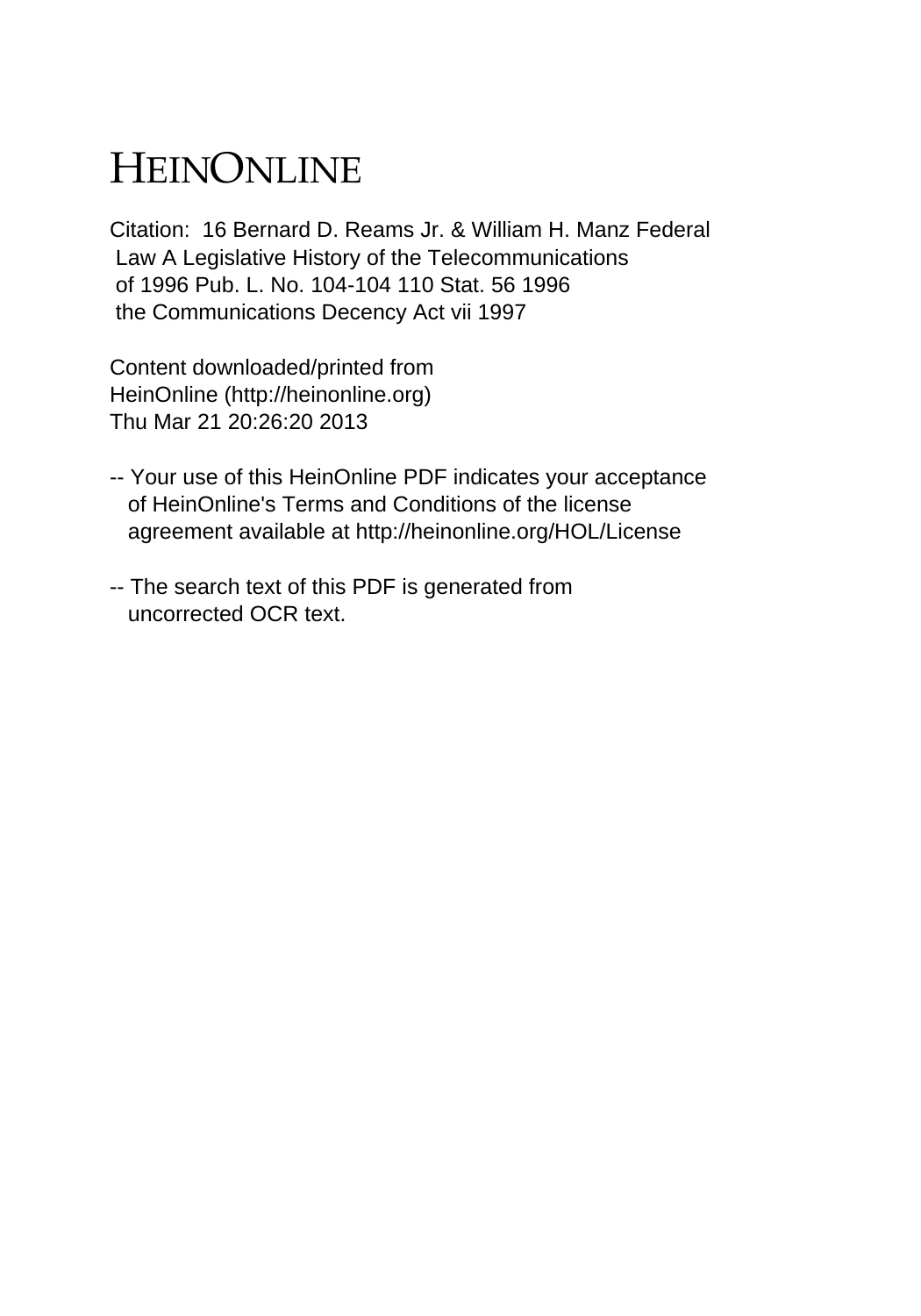### **TABLE OF DOCUMENTS**

#### **VOLUME 16**

#### **Section X: Past Hearings (Continued from Volume 15)**

 $\epsilon$ 

**Doc. No. 185 -** Modified Final Judgment (Parts **1** & 2) - Hearings on H.R. **1523,** H.R. **1527,** and H.R. **3515** before the Subcommittee on Telecommunications and Finance of the Committee on Energy and Commerce, House of Representatives, 102d Congress, 1st and 2d Sessions, Serial No. **102-103** and Serial No. 102-148 (July **11,** October 23 and 24, **1991** and May.27, 1992).

For *Master Table of Documents* of this set, please refer to *Volume 1.*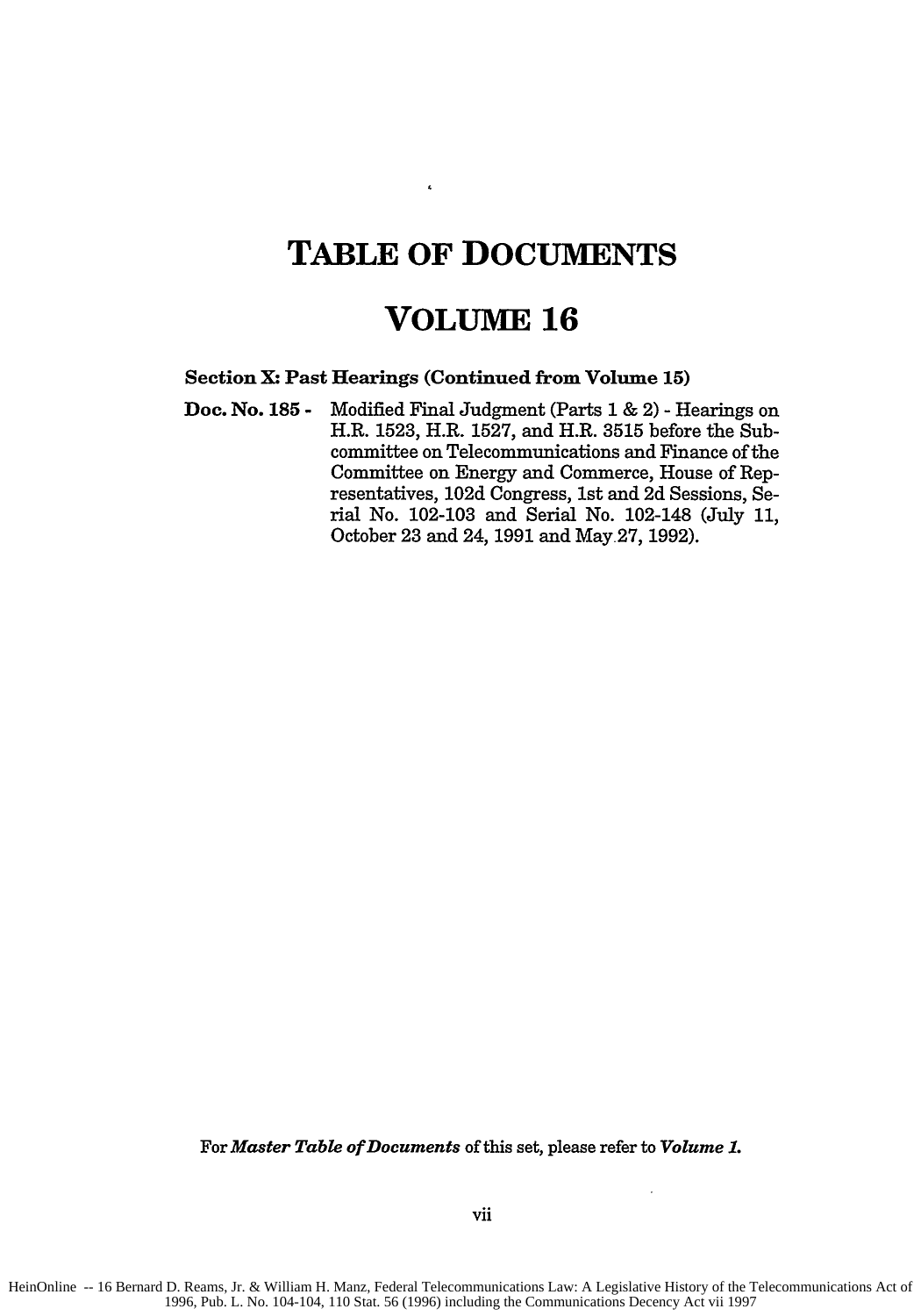HeinOnline -- 16 Bernard D. Reams, Jr. & William H. Manz, Federal Telecommunications Law: A Legislative History of the Telecommunications Act of 1996, Pub. L. No. 104-104, 110 Stat. 56 (1996) including the Communications Decency Act viii 1997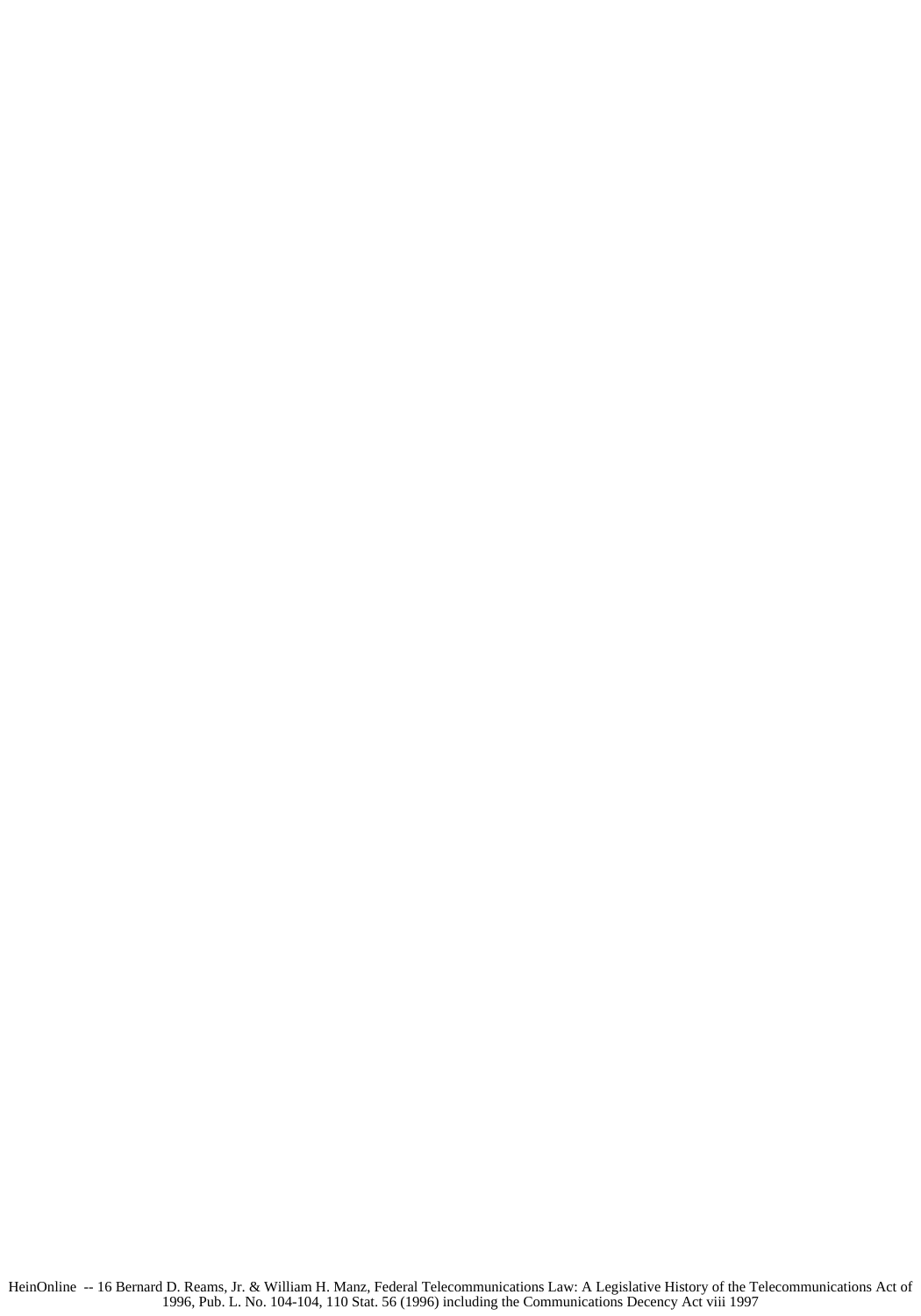## Document No. **185**